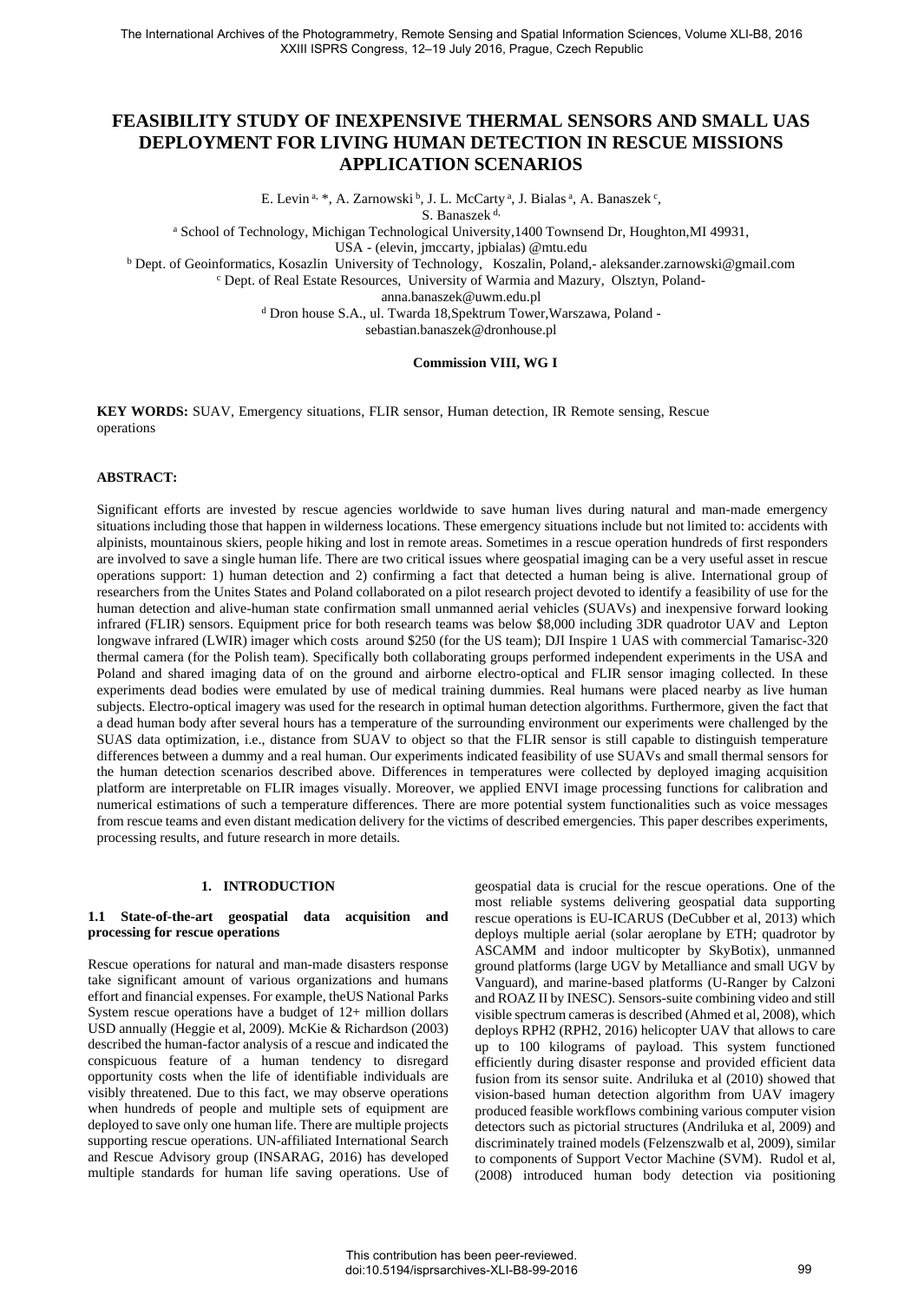algorithms using visible and infrared imagery. Cascaded Haar classifiers (Viola et al,2001) were successfully applied in Gaszczak et al(2011) for real-time detection on UAV imagery humans and cars. Donelli (2011) detected living humans trapped under rubble (usinf light-weight microwave life detector based on compact X-band radar that was installed on a small quadcopter. This work introduced the independent component analysis algorithm successfully detects breathing and heartbeat rates through 15 cm rubble. The research described in this paper is a proof of concept for using small UAVs equipped with infrared and visible diapason sensors for detection of living humans in outdoor settings.

## **1.2 Why SUAV?**

The demand is quite high for various services needing geospatial data acqusition in rescue situations. Therefore, the pace of information collection and processing should be at an appropriate rate. Typically, these processes are local in nature, affecting small areas, scattered in space and are quite numerous. The use of manned aircraft often results in unnecessary costs. From an economic stand point it becomes clearly unjustified. Even if there is a justification of this expense related to the urgency and importance of the task (such as emergency management situations), these projects are seldom absent of favorable weather conditions, leading to the disruption of the project schedule. In these described circumstances, the use of easy to transport, remotely-controlled aircrafts equipped with the necessary imaging equipment allows very quick performance of all the necessary project stages and allows for flexible adjustments to the ongoing technology, even in the absence of stable weather conditions needed for the traditional aerial survey.

During emergency response application scenarios, manned aerial vehicles are often used in support of the operation. A manned aerial vehicle can help rescue workers reach hard-to reach areas quickly, provide visual support from the air, and transport injured personnel to medical facilities quickly. However, these manned aerial vehicles are very expensive to purchase, operate, and maintain and also require pilots with extensive training. In addition, very strict requirements are needed for areas of take-off and landing, and these areas are often far from the search and rescue area (Calabrese et al, 2014). Furthermore, the safety of the aerial vehicle and the pilot is of great concern. Because of these difficulties, the use of small unmanned aerial vehicles (SUAVs) in rescue operations has gained great interest for researchers as it is demonstrated in previous section.

Multiple UAV classifications exist and there is not a single standard. The US Department of Defence (UAV Roadmap, 2016) uses a classification based on weight, altitude, and speed, which is commonly accepted among UAV hobbyists and professionals (Table 1).

Table 1: UAVs Classification; AGL is above ground level and MSL is mean sea level.

| Category | Size   | Maximum<br>Cross<br>Takeoff<br>Weight (lbs) | Normal<br>Operating<br>Altitude (ft) | Airspeed<br>(knots) |
|----------|--------|---------------------------------------------|--------------------------------------|---------------------|
| Group 1  | Small  | $0 - 20$                                    | < 1,200<br>AGL                       | < 100               |
| Group 2  | Medium | $21 - 55$                                   | < 3,500<br>AGL                       | < 250               |
| Group 3  | Large  | < 1320                                      | < 18,000<br>MSL                      | $<$ 250             |

| Group 4 | Larger  | >1320 | < 18,000<br>MSL | Any airspeed |
|---------|---------|-------|-----------------|--------------|
| Group 5 | Largest | >1320 | >18,00          | Any airspeed |

## **1.3 Why Thermal Sensors?**

Sund‐Levander et al (2002) summarized studies with strong or fairly strong evidence that the range for oral temperature (temperature reading taken from the mouth) was 33.2–38.2 °C, rectal: 34.4–37.8 °C, tympanic: 35.4– 37.8 °C and axillary: 35.5– 37.0 °C. The range in oral temperature for men and women, respectively, was 35.7–37.7 and 33.2–38.1 °C, rectal 36.7–37.5 and 36.8–37.1 °C, and tympanic 35.5–37.5 and 35.7–37.5 °C. In this research, we assume that a dead human body will tend to acquire the same temperature as the surrounding environment. Thus our research hypothesis is that we need to deploy a sensor which will be capable to distinguish a temperature difference between a living human and a dead human body. In average, we assume this difference would be in a range of 5 degrees Celsius. Therefore, temperature resolution of selected sensor should not exceed this range and potential thermal sensors should be able to capture the difference in temperatures.

## **2. RESEARCH EXPERIMENTS DESCRIPTION**

#### **2.1 Experimental Scenarios**

International team of researchers in the USA and Poland selected experimental areas which for both study areas can be characterized as a semi-forest areas in Poland and grassland in Michigan US on small to medium hilly terrain. Both teams used human dummy objects (see Figure 1) and real people during SUAV imaging acquisition experimental sessions. Images were taken in the late fall of each region, with snow on the ground in the US (the Keweenaw Peninsula, Michigan near Lake Superior) and no snow on the ground in Poland.



Figure 1. Dummy deployed in the US (CPR training mannequin); note the snow on the ground.

The purpose of the described research is optimization on timing and cost of the following two tasks:

- human search,
	- define quickly if identified human is alive.

Technological processes for realization of these tasks can be divided into following consecutive operations:

- 1. Development of the rescue flight specification;
- 2. Choice of the UAV platform and sensors suite;
- 3. Development of the flight plan;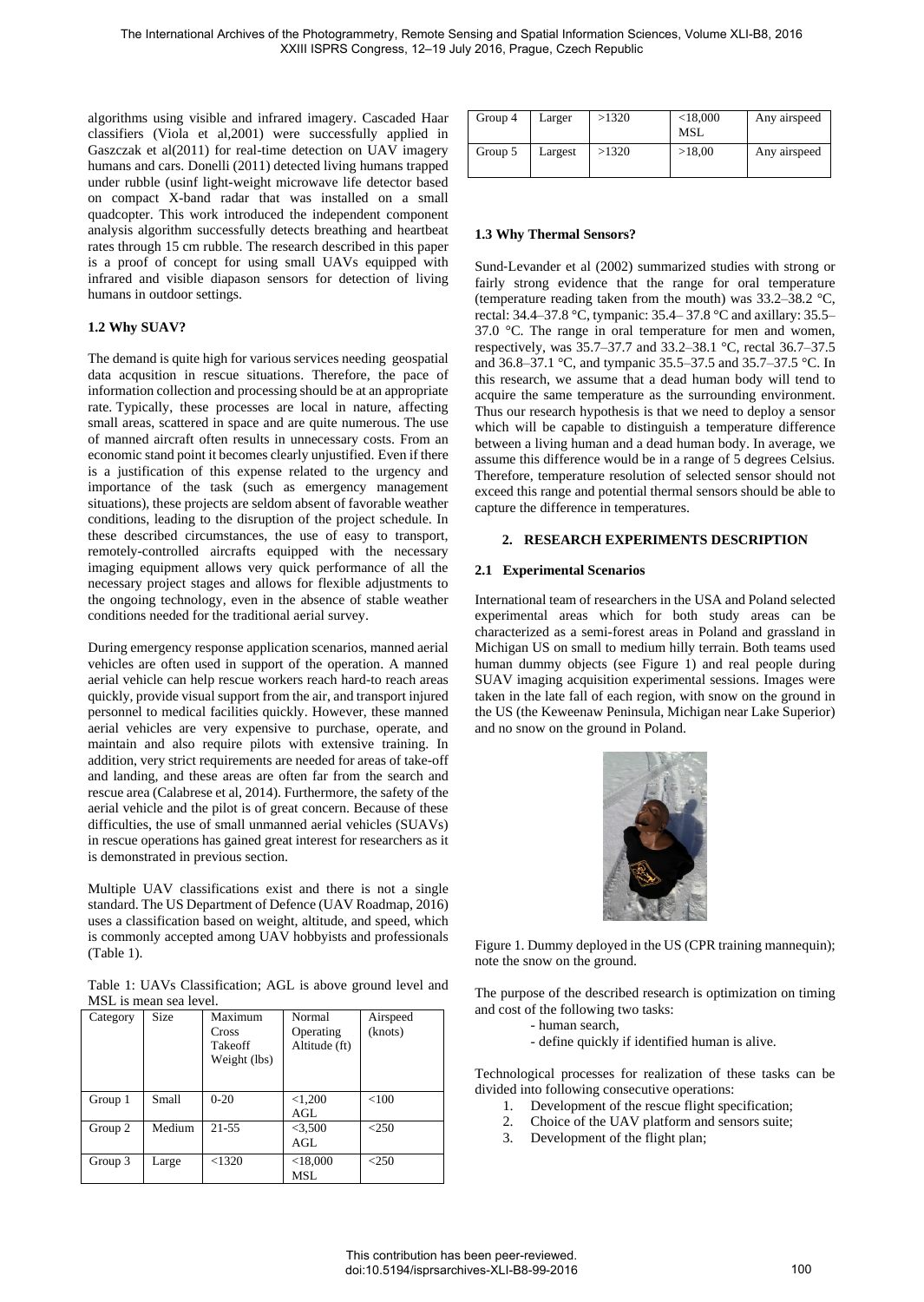- 4. Assessment of meteorological, terrain, and lighting conditions, setup of sensor data acquisition parameters of shooting;
- 5. Flight execution;
- 6. Assessment of radiometric and photogrammetric characteristics of imaging and visual analysis,
- 7. Data processing of the results,
- 8. Rescue decision support outputs and recommendations.

For developing the rescue flight specification it is necessary to determine the desired accuracy of image processing and respective sensor parameters along with navigation accuracy requirements. It is empirically defined that the minimum extent of spatial object which is distinguishable on an aerial image can be obtained via:

$$
c_{pow} = \frac{1.4\delta l}{\sqrt{\Delta D}}\tag{1}
$$

where  $\delta l =$  non-contrast zone width on border of an image of object and a background (for aerial images  $\delta$ l = 0.05 ÷ 0.15 mm) and  $\Delta D$  = contrast or difference of optical density of object and background  $(\Delta D = 0.8 \div 1.6)$ . Taking into account that rescue search may be performed in adverse illumination conditions we will accept the lowest indicators on width of a noncontrast and the average size of contrast  $\delta$ l =0.05mm,  $\Delta D$ =0.8mm. Then the extent of detectable object has to be  $\geq 78$ microns on the image scale. For stable object detection we will accept 3-fold coefficient of reliability in object recognition. In this case the object will be steadily identified if its size is not less, than 0.234 mm on the image scale.

To identify a possible flying heights we assumed the following sizes of human objects on the ground:

 - 5-7 year old child, sizes lying on the ground is 1 meter, seating is 0.5 meter;

 - older child, teen and adult, sizes lying on the ground is 1.6 meter, seating is 0.8 meter.

Specific flying heights and equipment specification for the US and Polish teams are listed in Table 2.

 $m + 12m +$ Table 2: Equipment and sensors specification.

| Table 2: Equipment and sensors specification. |                                                                                           |                                                                                                                                            |  |  |  |
|-----------------------------------------------|-------------------------------------------------------------------------------------------|--------------------------------------------------------------------------------------------------------------------------------------------|--|--|--|
| Specification                                 | US team                                                                                   | Poland team                                                                                                                                |  |  |  |
| SUAV platform                                 | 3DR IRIS                                                                                  | DJI Inspire 1                                                                                                                              |  |  |  |
| Visible light<br>camera                       | Omnivision<br>5647<br>5MP (2592×1944)<br>pixels)                                          | <b>FC300</b><br>Camera<br>(Focal Length: 3.61)<br>size:<br>Pix<br>mm,<br>$0.0016$ mm, Image<br>$max$ size: 4000 x<br>3000 pix, Total pix.: |  |  |  |
|                                               |                                                                                           | 12 Mpix.)                                                                                                                                  |  |  |  |
| Thermal sensor                                | Lepton <sup>®</sup><br>longwave<br>infrared<br>(LWIR)<br>imager, $80(h) \times 60$<br>(v) | Tamarisc-320<br>thermal imaging<br>camera (Focal<br>Length: 19 mm Pix<br>size: 0.0017 mm,<br>Image max size:<br>320 x 240 pix.).           |  |  |  |
| Flights heights                               | 10, 15 meters                                                                             | 10, 15, 30 meters                                                                                                                          |  |  |  |
| SUAV+sensor<br>suite price                    | \$1,200                                                                                   | \$8,000                                                                                                                                    |  |  |  |

Figure 2 depicts thermal sensors for the US and Polish teams deployed in research experiments.



Figure 2 a) Lepton LWIR thermal sensor development kit b) Tamarisc-320 thermal sensor.

To use the inexpensive Lepton LWIR (\$259) development kit required some hardware installation and software development. Toolkit has drivers which enabled to integrate it with 3DR IRIS SUAV. Figure 3 shows SUAVs with sensor systems ready for the field experiments on geospatial imaging acquisition.



Figure 3. a) LWIR sensor mounted on 3DR IRIS drone b) Tamarisc check before flights on DJI Inspire drone.

## **2.2 Experimental Data**

As it was mentioned in previous section we performed flights using different flying heights and speeds while collecting data over dummy and human subjects on both SUAV platforms. Samples of collected raw imagery for Polish team is shown in Figure 4 and for the US team in Figure 5, respectively. It is clear that the image quality of the Tamarisc sensor is much higher than the Lepton LWIR. Objects of interest (humans) are distinguishable on both sensors imagery. Moreover experiments indicated that animals (dogs) also can be identified.



Figure 4. Sample Tamarisc of raw thermal imagery obtained from the flying heights (top to down) 10, 15 and 30 meters, respectively.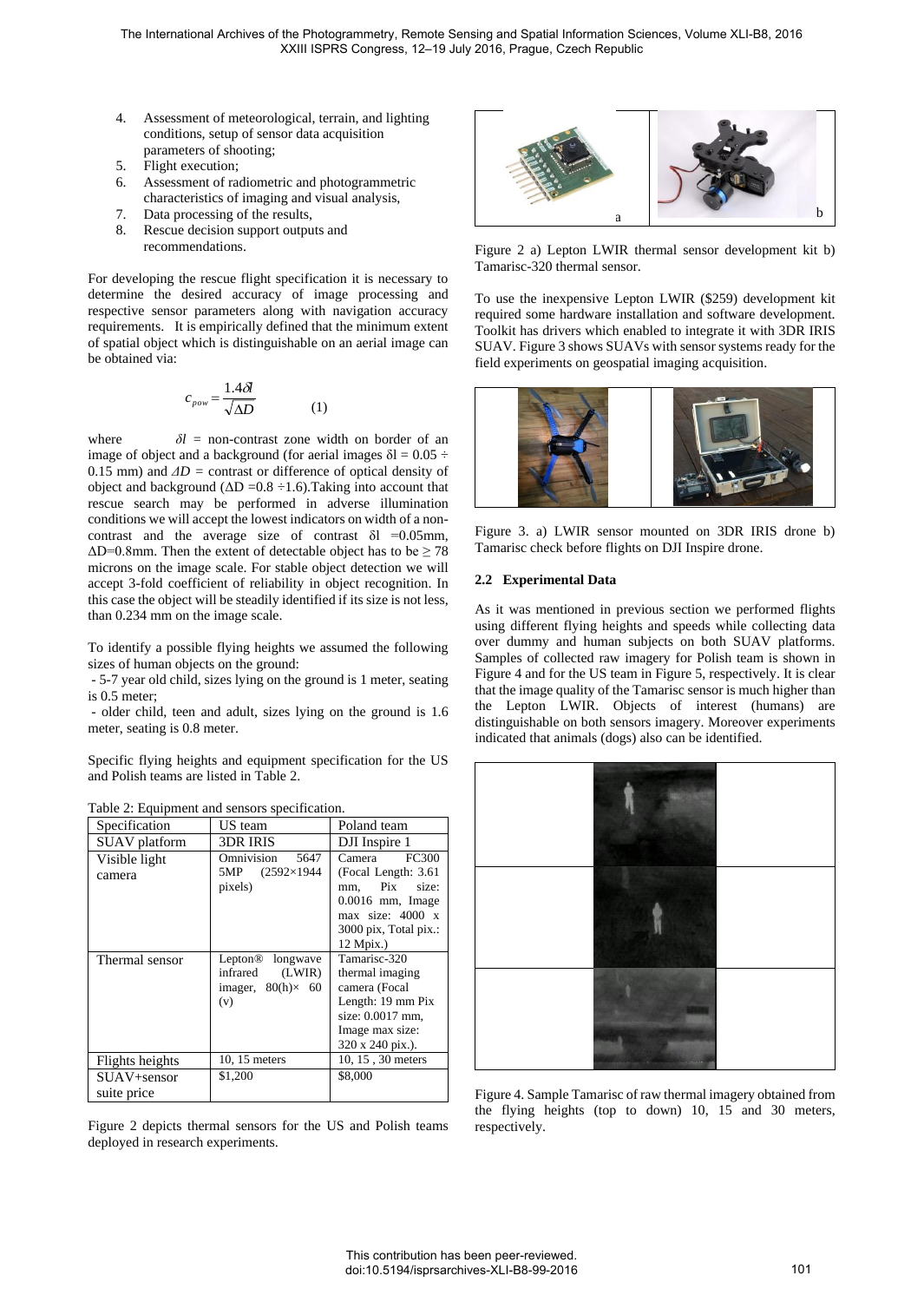

Figure 4. Samples of Lepton LWIR thermal imagery (top to down) of human taken from the ground, aerial terrain with flying height of 10 meters, and human, mannequin and dog from flying height of 15 meters.

## **3. EXPERIMENT RESULTS**

The next step in our experiments was to attempt automated extraction of the humans, that would then be clearly interpretable by analysts using visual interpretation. This effort can be useful in two ways: a) accelerate human-analyst work during visual interpretation; b) increase speed of rescue decision support systems by obtaining automatically generated alerts on appearance of the objects of interest in geospatial imagery. The latter is exceptionally important due to a vast amount of multisensor geospatial data needed to be processed in a timely manner during rescue operations..

The majority of natural landscape and aerial images are usually formed by pattern combinations - various types of boundaries created by changes in feature signs such as color and texture, bringing a lot of difficulties in automated image processing. Thus, a potentially reliable algorithm needs to consider all combination of different types of image attributes together in order to provide correct segmentation of real natural images. Furthermore, image segmentation itself is an ill-posed problem. It often requires user assistance to select a proper scale for detecting edges and boundaries, in order to segment the proper regions of interest.

Spatial gray level co-occurrence matrices estimate image properties related to second-order statistics. Haralick (1979) suggested the use of gray level co-occurrence matrices (GLCM), which have become one of the most well-known and widely used texture features. The GxG gray level co-occurrence matrix *P<sup>d</sup>* for a displacement vector  $d=(dx,dy)$  is defined as the entry  $(i,j)$  of  $P_d$ is the number of occurrences of the pair of gray levels *i* and *j* which are a distance *d* apart. Formally, it is given as:

$$
P_a(i,j) = |\{(r,s): I(r,s) = i, I(t,v) = j\}| \tag{2}
$$

Where  $(r, s), (t, v) \in NxN$ ,  $(t, v) = (r + dx, s + dy)$  and

. is the cardinality of a set. The software ENVI (Harris, 2016;

http://www.exelisvis.com/IntelliEarthSolutions/GeospatialProd ucts/ENVI.aspx) has realization of occurrence and co-occurrence texture segmentation algorithms mentioned above. Figure 5 depicts grey level and pseudo-colour results of the Tamarisc thermal imagery processing via ENVI software.



Figure 5. Tamarisc image segmentation results..



Figure 6. Lepton LWIR imagery segmentation results; analogously Figure 6 depicts grey-level and pseudo-colour results of the Lepton LWIR thermal imagery segmentation.

## **4. CONCLUSIONS AND FUTURE RESEARCH**

Preliminary experimental results indicates that living humans are detected in a very reliable way in both positive (around 13°C) in Poland and negative (-5°C in the US) temperature intervals. For statistical definition of the proposed method reliability more experiments are required. Our future research will be devoted to increasing accuracy and minimizing processing and analysis time for obtaining results, including further software and algorithm optimization along with deploying new SUAV sensors, such as portable X-Ray systems.

## **ACKNOWLEDGEMENTS**

Authors would like to express gratitude to Dron house S.A. in Warsaw, Poland for the opportunity to use their drone and sensors for this experimental research.

# **REFERENCES**

Ahmed, A., Nagai, M., Tianen, C., & SHIBASAKI, R. (2008). UAV based monitoring system and object detection technique development for a disaster area. *International Archives of*